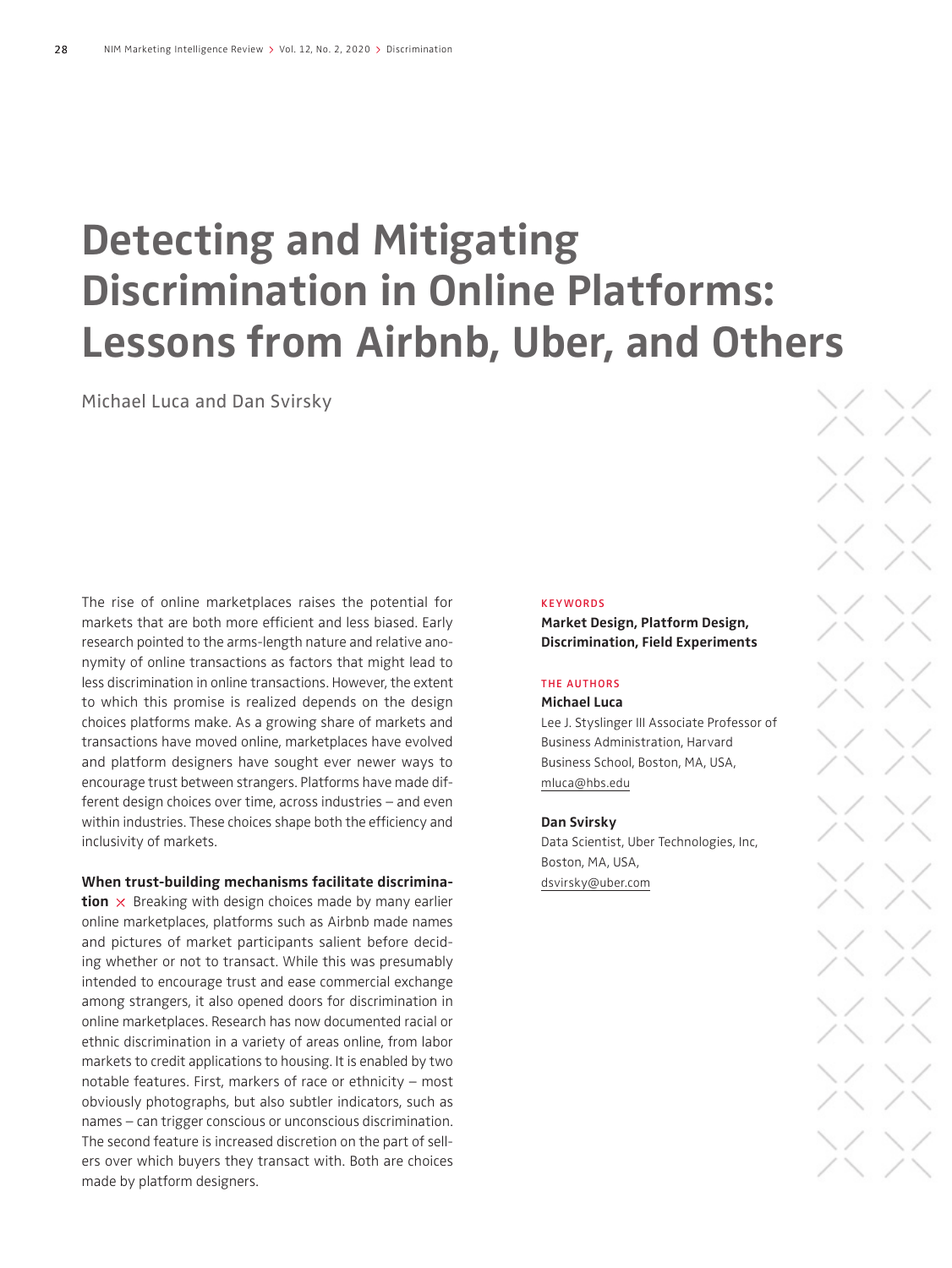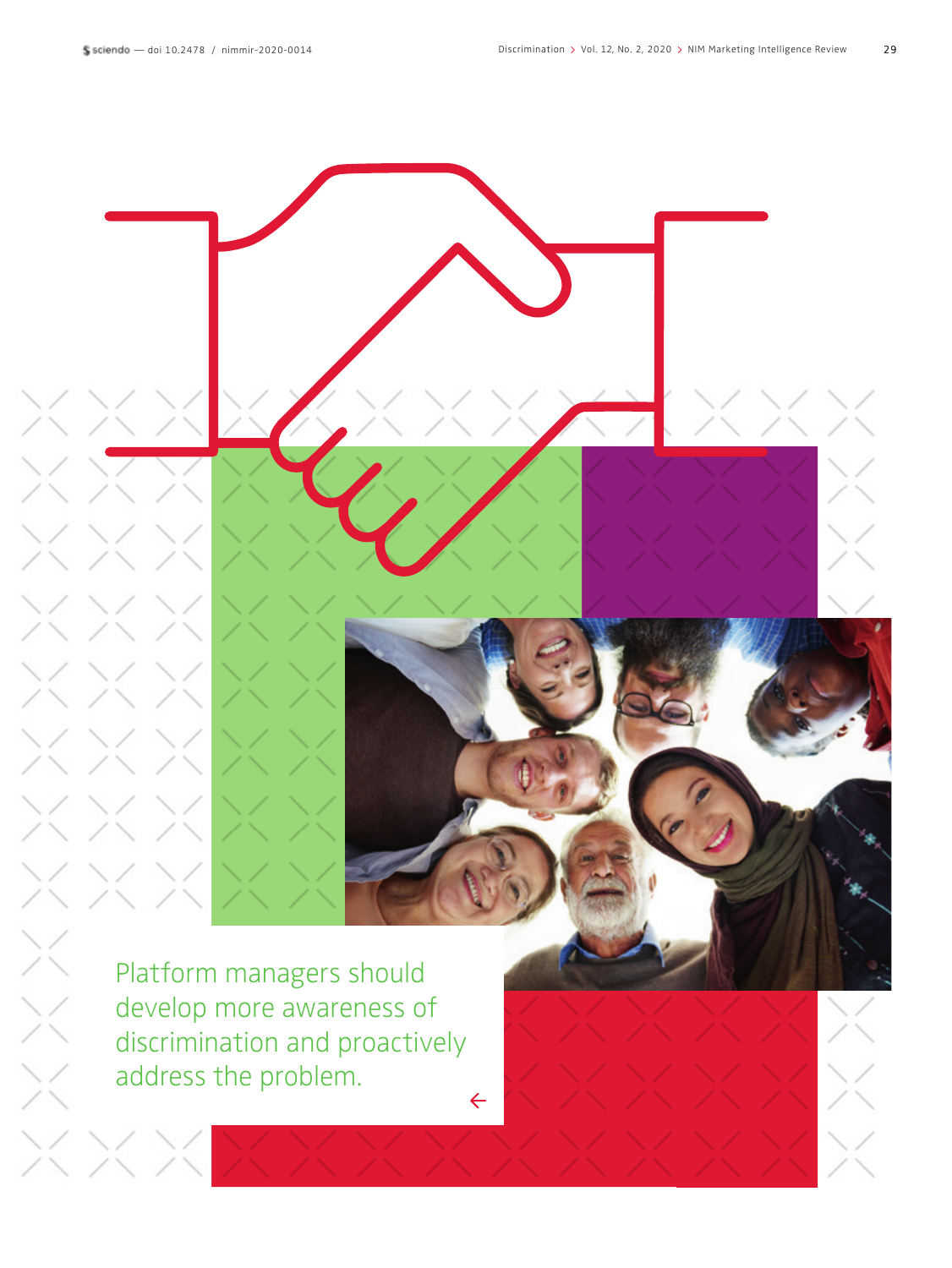

#### BOX 1

### Investigating discrimination on Airbnb

In 2015, together with a colleague, we investigated racial discrimination on Airbnb. In a study focused on the US cities of Baltimore, Dallas, Los Angeles, St. Louis, and Washington, we constructed 20 user profiles and sent rental requests to roughly 6,400 hosts. The profiles and requests were identical except for one detail—the user's name. Half the profiles had names that, according to birth records, are common among whites, while half had names common among African Americans.

In contrast with Airbnb's claims, our work found evidence of extensive discrimination on the platform. Requests with African American-sounding names were approximately 16% less likely than those with white-sounding names to be accepted. Most of the hosts who declined requests from black-sounding profiles had never hosted a black guest – suggesting that some hosts are especially inclined to discriminate on the basis of race.



## $F1GURE 1$  > Host response by race (as indicated by guest name)

While Airbnb did not cooperate on the study, they started to address the problem in response to its results and growing criticism from users and regulators. We also provided them with suggestions about changes they could make to reduce discrimination. Airbnb commissioned a task force to evaluate our suggestions and other ways to reduce discrimination. Airbnb eventually incorporated a set of design changes. One example of a potentially promising change is the recently expanded "instant book" feature, which enables qualified guests to book instantly and before hosts can have a look at their profile information. Besides preventing discrimination, this feature also makes booking simpler and more convenient. In response to our work, Airbnb committed to expanding the use of instant booking – and now has millions of listings around the globe that use this feature. However, to date, Airbnb has not revealed the extent to which discrimination persists on the platform – or the impact that their changes have had.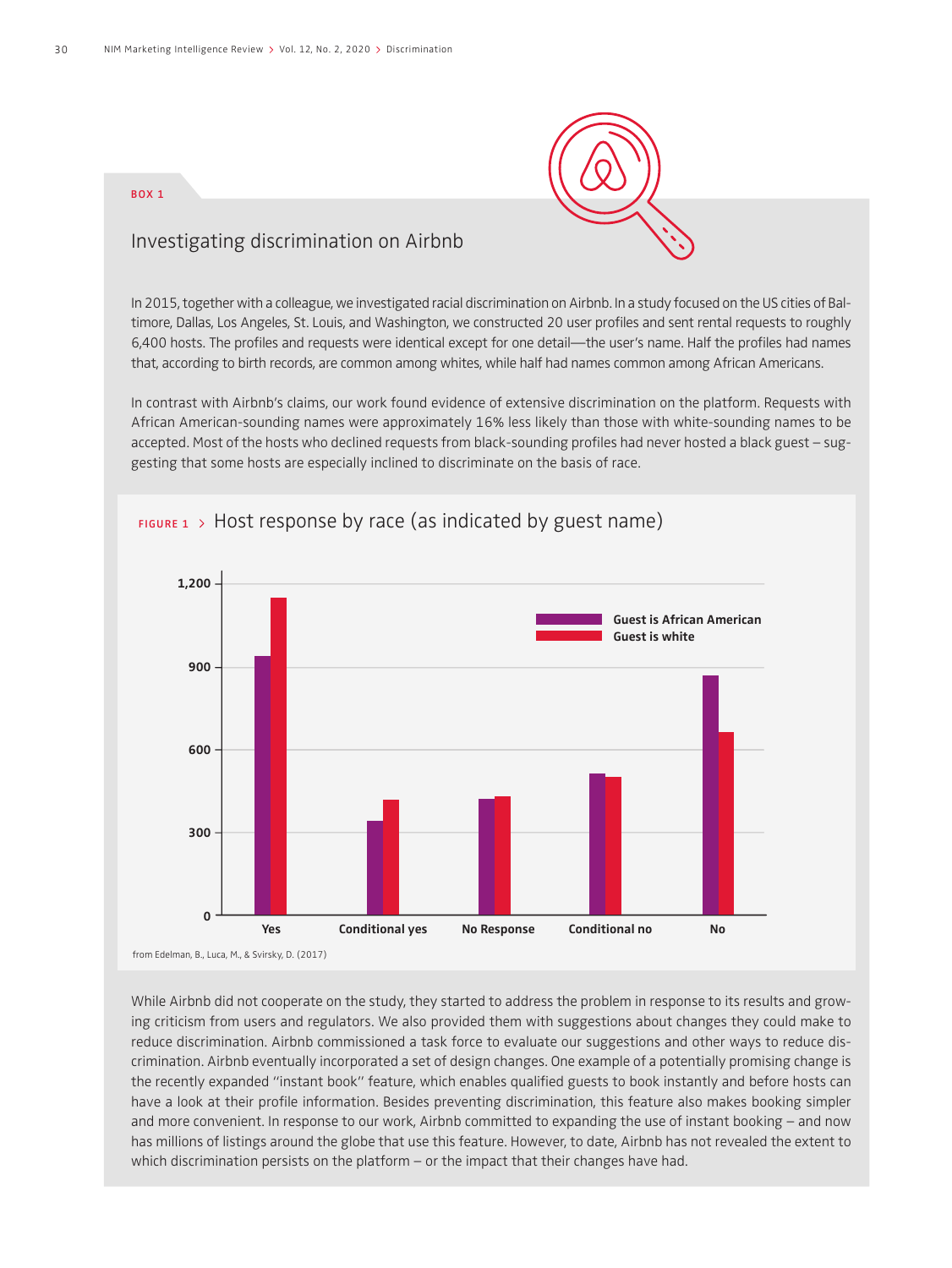**A managerial toolkit for reducing discrimination on** 

**platforms**  $\times$  Even within an industry, platforms often differ in their design features, which can lead to different levels of discrimination. For example, the main search-results page of the vacation rental marketplace HomeAway displays photos only of the property for rent and withholds host photos until a later page or not at all, whereas Airbnb historically included host photos on its main search-results page. In response to our research, Airbnb has now changed that policy and shows host and guest photos only later in the process. This exemplifies the types of steps platforms can take to reduce discrimination. Drawing on our prior research as well as our experience with companies, we explore steps to mitigate discrimination (see Figure 2).

**Build awareness for potential discrimination on plat-**

**forms**  $\times$  Platforms should develop an understanding of the ways in which their design choices and algorithms can affect the amount of discrimination in a marketplace. By increasing awareness of this, managers can be proactive about investigating and tackling the problem. For example, Uber's central policy team created a Fairness Working Group to explore discrimination issues. Part of the group's value comes from its cross-functional nature – it brings together economists, data scientists, lawyers, and product managers from around the company to think through ways to address fairness challenges. Especially for large organizations, it can be useful to have a group dedicated to monitoring new projects solely for discrimination risks.

 $\geq$  **Measure discrimination on the platform**  $\times$  Currently, many platforms do not know the racial, ethnic, or gender composition of their transaction participants, and it's hard to address an issue if you aren't measuring it. A regular report or audit on the discrimination-endangered users, along with measures of each group's success on the platform, is a critical step toward revealing and confronting any problems. Following our research, Airbnb began to measure discrimination on the platform. The company now has economists and data scientists working on this topic. Similarly, Uber's working group helps to quantify discrimination on an ongoing basis.

![](_page_3_Picture_6.jpeg)

- $\triangleright$  **Withhold sensitive data**  $\times$  In many cases, a simple but effective change a platform can make is to withhold potentially sensitive user information, such as race and gender, until after a transaction has been agreed to. Some platforms, including Amazon and eBay, already do this. To see the impact of showing markers of race before a transaction occurs, consider eBay – which does not make race salient. In a recent study users hold baseball cards in their hand and post that as a photo in the listing – they found that even that subtle prompt led to racial discrimination in baseball card sales on eBay.
- **Consider automating transactions, but be aware of algorithmic bias**  $\times$  Automation and algorithms can be a useful tool in reducing bias. For example, return to the example of Airbnb's instant booking described in Box 1. This feature eliminates the step in which hosts look at the guest's name and picture and decide whether to approve or reject the guest. Airbnb has now greatly increased the number of users who use instant booking.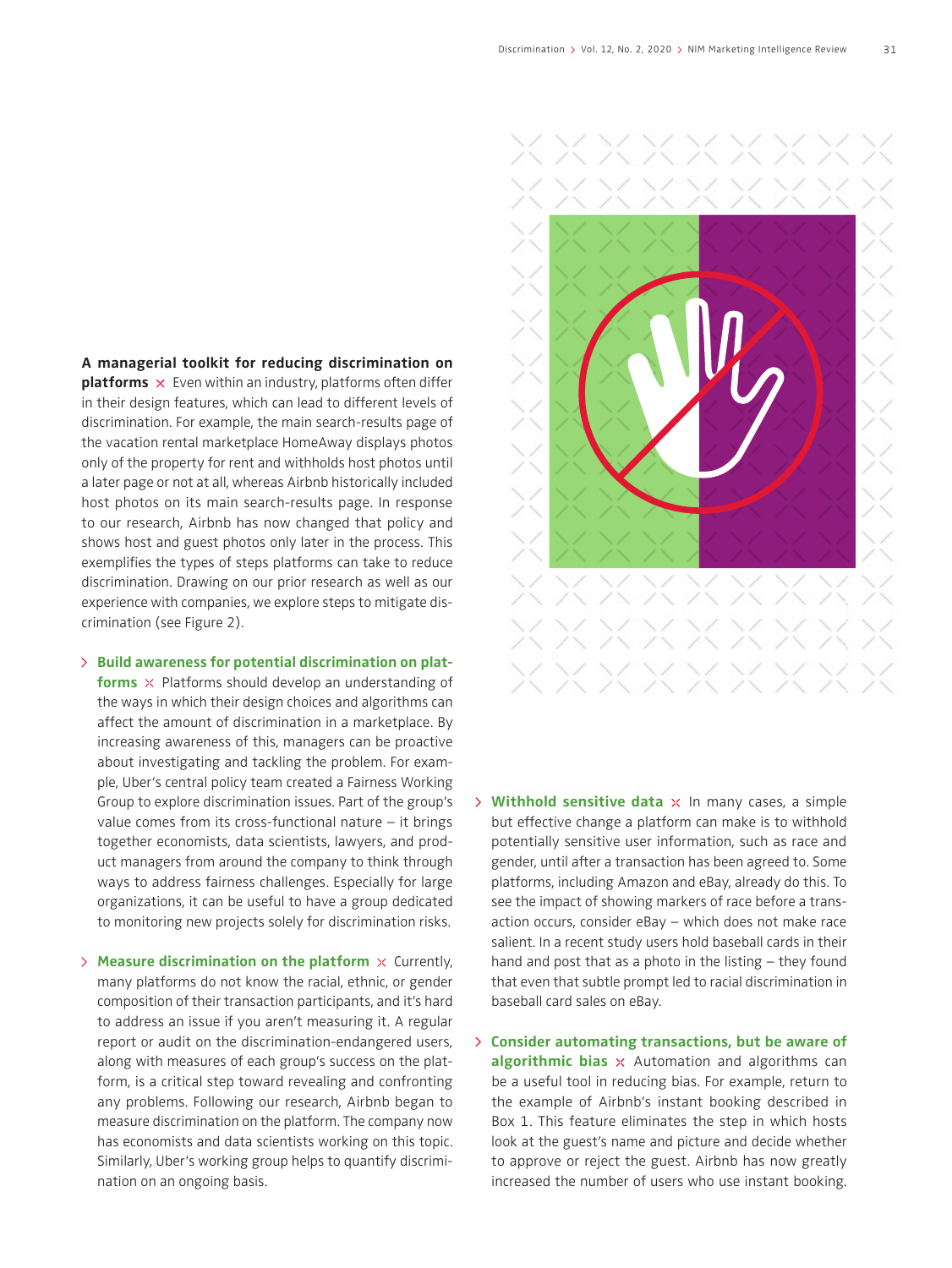![](_page_4_Figure_1.jpeg)

A growing body of literature has begun to explore ways to debias algorithms as well. Changing humans' preferences or attitudes is often difficult, but changing the inputs of an algorithm, or its objectives, can at times be more straightforward. For example, LinkedIn redesigned its Recruiter tool  $-$  a search platform to find job candidates – to ensure that the gender breakdown of search results matches the gender breakdown for that occupation as a whole. If 30% of data scientists are women, then a recruiter searching for data scientists would see search results where 30% of the users are female candidates. This example highlights the ways in which algorithms can impact the equity of a market. It also highlights the nuance and managerial judgment involved in designing

an algorithm, as the target set for the tool is only one of multiple ways to think about fairness.

**Think like a choice architect**  $\times$  Further, platforms can use principles from choice architecture to reduce discrimination. For example, in a variety of contexts, research has documented the tendency for people to use whatever option is set up as the default. To see why this matters, return to the example of the instant book feature at Airbnb, which is an opt-in feature: landlords must sign up for it. If Airbnb switched its default to instant book, requiring hosts to actively opt out of it, the company could reduce the scope for discrimination. Airbnb has experimented with approaches such as this over time.